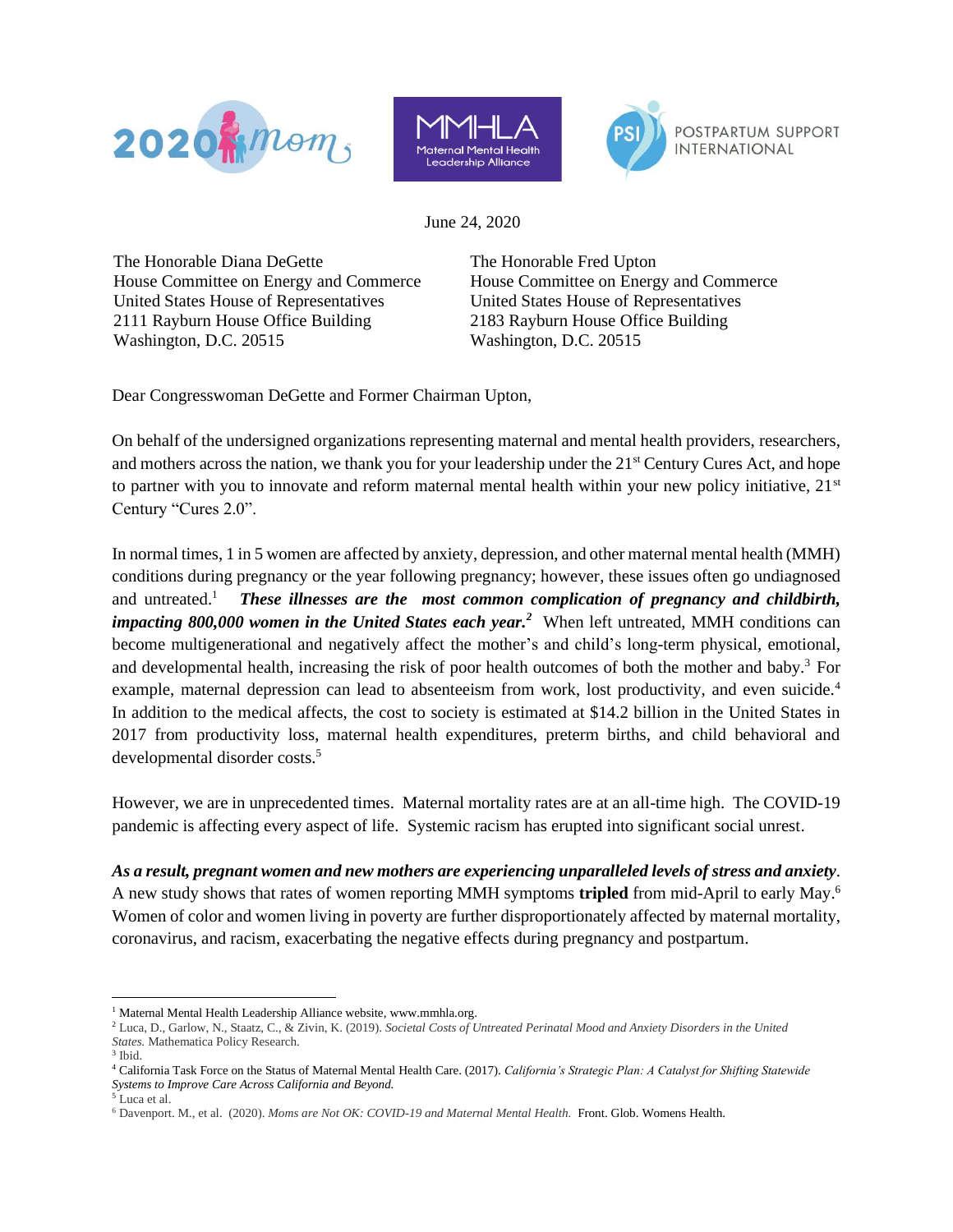With the staggering numbers and lives impacted, *it is imperative that we address the mental health of America's mothers and redirect the course of health policy to provide them with the support they need.* Particularly, we would like to work with your offices to address three areas within your  $21<sup>st</sup>$  Century Cures 2.0 outline: (1) Digital Therapeutics, (2) Diversity in Research, and (3) Education for Caregivers. Below is a short discussion on areas for innovation and reform that can help shape future policy for mothers and families in our nation:

• **Title VI: CMS Modernization Around Digital Therapeutics:** Women face many challenges during pregnancy and the postpartum period. For mothers experiencing maternal mental health conditions, this time is even more difficult. Childbearing women are caught in a swirl of unanswered questions about how the coronavirus will impact them, their pregnancies, and their newborn infants. They, along with their healthcare providers, are navigating uncharted territory as virtual visits have replaced often reassuring in-person appointments, loved ones or support persons may not be permitted during labor and delivery, and new mothers and their newborns risk separation after birth if one tests positive for COVID-19. Even in normal times, the lives are new mothers are challenging: new mothers are often sleep deprived, stressed, and isolated, making it difficult to identify mental health warning signs, find mental health providers, navigate insurance, and manage technology. New families often have limited family support as generations become more transient and fears of infection keep family and friends away.

We view digital therapeutics as an asset towards advancing intervention for at-risk mothers by offering women flexible options to seek care during pregnancy and early on in their postpartum experience. With promising results from the Department of Veteran's Affair's digital therapeutics pilot for depression, Congress can provide incentives for the development and coverage of this type of Artificial Intelligence that is customized for maternal mental health. Given this high-risk population, we urge policy development to integrate safeguards for mothers demonstrating signs of acute MMH disorders to help them receive warm handoffs and referrals to in-network mental health providers. Further policy development should include data collection to help advance future public health prevention and intervention initiatives.

- **Title V: Clinical Trials – Diversity in Clinical Research:** Clinical research and trials are important for health research and policy; however, existing clinical trials often exclude pregnant and postpartum mothers, as well as women of color or women who live in poverty, leaving a significant gap in research. Though policies have shifted in recent years to include this population, more needs to be done to address this gap.<sup>6</sup> We hope to work with you to diversify and increase clinical research for pregnant and postpartum mothers when and where appropriate, most immediately in the area of COVID-19 research.
- **Title II: Caregiver Integration- Educational Programs and Trainings for Caregivers:** It is not uncommon for partners, family members, and other support networks for new mothers to lack the understanding of how to best help mothers when they need it most. The  $21<sup>st</sup>$  Century Cures Act

<sup>6</sup> Frew, P., Saint-Victor, D., Isaacs, M., Kim, S., Swamy, G., Sheffield, J., Edwards, K., Villafana, T., Kamagate, O., and Ault, K. (2014). Recruitment and Retention of Pregnant Women Into Clinical Research Trials: An Overview of Challenges, Facilitators, and Best Practices, *Clinical Infectious Diseases*, Volume 59, Issue 7, Pages S400–S407. <https://doi.org/10.1093/cid/ciu726>